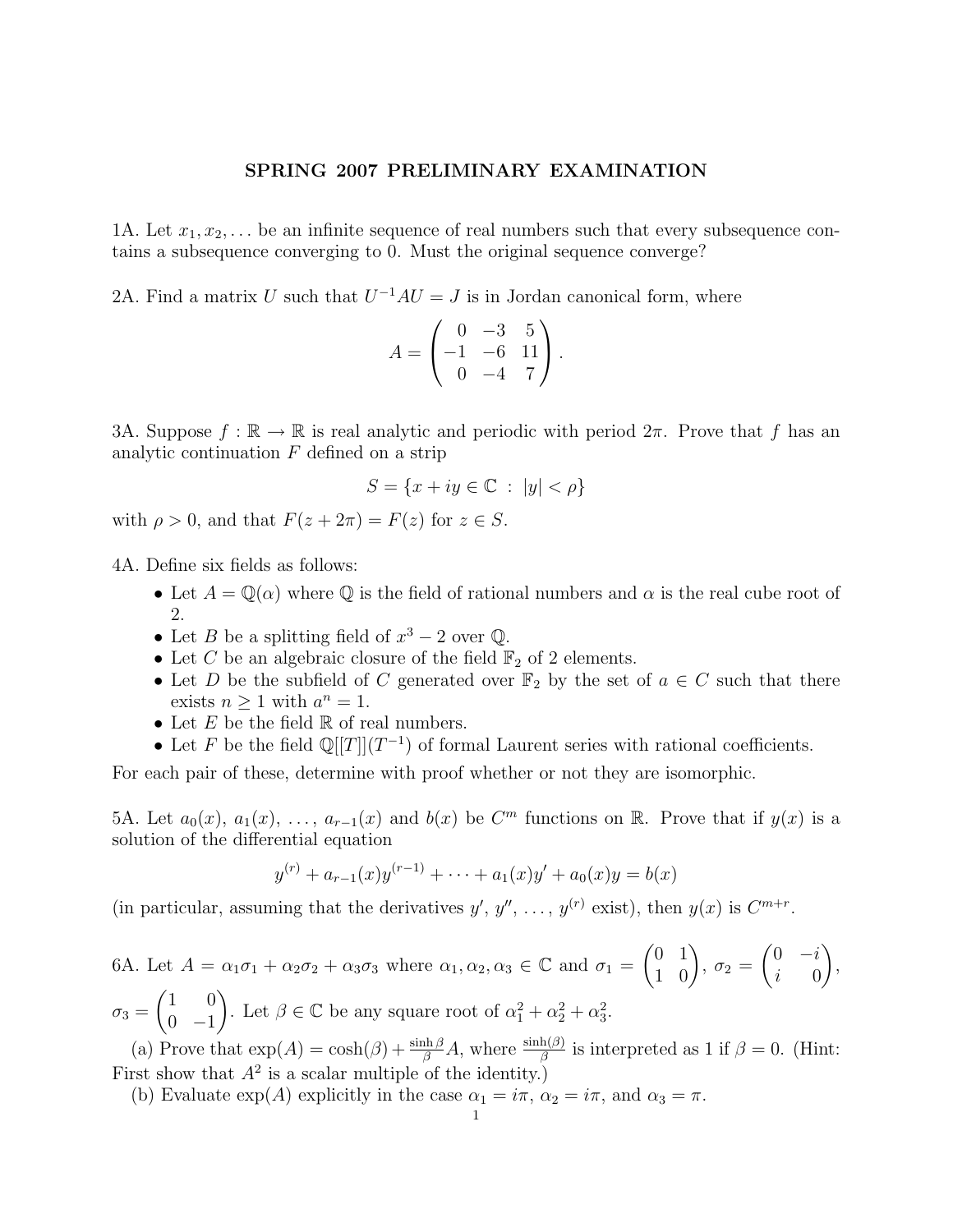7A. Let a and b be complex numbers, and let  $f: \mathbb{C} \to \mathbb{C}$  be a non-constant entire function such that  $f(az + b) = f(z)$  for all  $z \in \mathbb{C}$ . Prove that there is a positive integer n such that  $a^n=1$ .

8A. Let  $n \geq 3$ , and let  $A_n$  be the alternating subgroup of the symmetric group on n letters. Prove that  $A_n$  is generated by (123) and (12 $\cdots$ n) if n is odd, or by (123) and (2 $\cdots$ n) if n is even.

9A. Suppose b and L are positive constants and  $f : [0, b] \to \mathbb{R}$  is continuous and satisfies

$$
f(x) \ge L \int_0^x f(t) dt, \qquad (0 \le x \le b).
$$

Show that  $f(x) \geq 0$  for  $0 \leq x \leq b$ .

1B. If  $c \in \mathbb{R}$ , say that a real-valued function  $f : \mathbb{R} \to \mathbb{R}$  is periodic with period c if it satisfies  $f(x+c) = f(x)$  for all  $x \in \mathbb{R}$ .

(i) Let V be the set of continuous real-valued functions  $f$  having a positive integer as a period. Prove that V is a vector space.

(ii) Let  $p_1 < p_2 < \ldots < p_n < \ldots$  be the sequence of prime numbers, and for each i, let  $f_i$  be a function whose minimal positive period is  $p_i$ . Prove that the functions  $f_1, f_2, \ldots$  are linearly independent in V.

2B. Given any real number  $a_0$ , define  $a_1, a_2, \ldots$  by the rule  $a_{n+1} = \cos a_n$  for all  $n \geq 0$ . Prove that the sequence  $(a_n)$  converges, and that the limit is the unique solution of the equation  $\cos x = x$ .

3B. Let k and l be positive integers. Let  $\mathbb{Q}(x)$  ( $\sqrt[k]{1-x^l}$ ) be any extension field of  $\mathbb{Q}(x)$ similarly. Let k and l be positive integers. Let  $\mathbb{Q}(x)(\sqrt{1-x^k})$  be any extension field of  $\mathbb{Q}(x)$ <br>generated by a k-th root of  $1-x^l$ . Define  $\mathbb{Q}(x)(\sqrt[l]{1-x^k})$  similarly. Prove that  $\mathbb{Q}(x)(\sqrt[k]{1-x^l})$ generated by a *k*-th root of  $1-x$ . D<br>and  $\mathbb{Q}(x)(\sqrt{l}1-x^k)$  are isomorphic.

4B. Let E be the C-vector space of entire functions. Let V be a nonzero finite-dimensional C-subspace of E with the property that  $f$  ∈ V implies  $f'$  ∈ V. Prove that V contains a function that is everywhere nonzero.

5B. Let  $\mathbb{F}_q$  denote the finite field with q elements, where q is a power of a prime. Let  $SL_n(\mathbb{F}_q)$  be the group of  $n \times n$  matrices with entries in  $\mathbb{F}_q$  and determinant 1, under matrix multiplication. Determine (with proof) a simple necessary and sufficient condition on  $n$  and q for the center of  $SL_n(\mathbb{F}_q)$  to be trivial.

6B. Let U be a non-empty open subset of  $\mathbb{R}^d$  and let  $f: U \to \mathbb{R}^d$  be a continuous vector field defined on U. Let K be a compact subset of U and let  $b > 0$ . Suppose  $\varphi : [0, b) \to K$ is a continuous function satisfying

$$
\varphi(t) = \varphi(0) + \int_0^t f(\varphi(s)) ds, \qquad (0 \le t < b).
$$

Prove that  $\lim_{t \to b^-} \varphi(t)$  exists, where  $t \to b^-$  means t approaches b from the left.